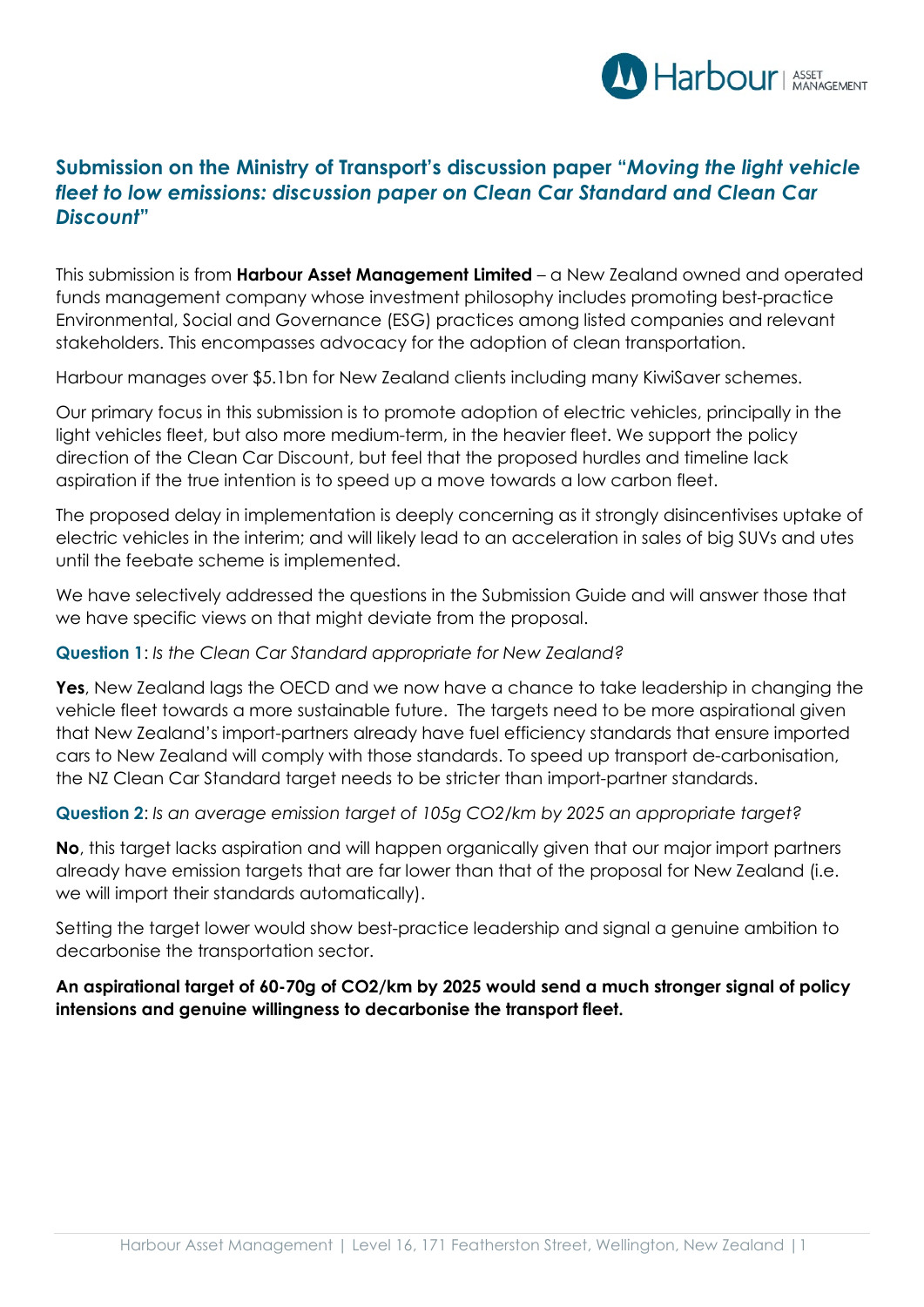## **Question 7**: *Do you support the time-frame for the phase-in period?*

**No**, **it is our strong view that the phase-in should start sooner** (both CCS and CCD). New Zealand significantly lags the OECD when it comes to CCS and the proposed delay serves a disservice to decarbonisation.[1](#page-1-0) A 2020 start to phase-in would be our preference – especially with respect to reporting requirements. Then the scheme could be activated in 2021 with compliance penalties no later than 2022.

## **Question 20**: *Do you think the Clean Car Discount (CCD) is appropriate for NZ?*

Yes and no: We fully support a Clean Car Discount and an associated progressive CO2-linked penalty, however suggest a steeper penalty curve and total removal of the dollar-cap (\$80,000) would encourage a much more meaningful speed of adoption towards cleaner vehicles.

Whilst the preference would be to see New Zealand take a lead from Norway with respect to a progressive penalty regime for higher CO2 emissions, the French Bonus-Malus system is also a great case-study.

France adopted a similar scheme to what is proposed in New Zealand. France has since the 2008 introduction of the scheme, adjusted the rebates and fees several times to strike a balance between strong EV uptake and fiscal neutrality (in fact, a small fiscal surplus has been achieved in most years except the initial three years of the scheme).

The French scheme uses the fees of the higher-emitting vehicles to fund the rebates of low and zero emitting vehicles. The French experience is that steeper fees for CO2 emitting vehicles affords bigger rebates for zero emitting vehicles and has generated more sustainable fiscal surpluses. These are the outcomes we hope New Zealand will achieve.



Source: ICCT

<span id="page-1-0"></span><sup>&</sup>lt;sup>1</sup> New Zealand, Australia and Russia are the only three OECD countries with no fuel efficiency standards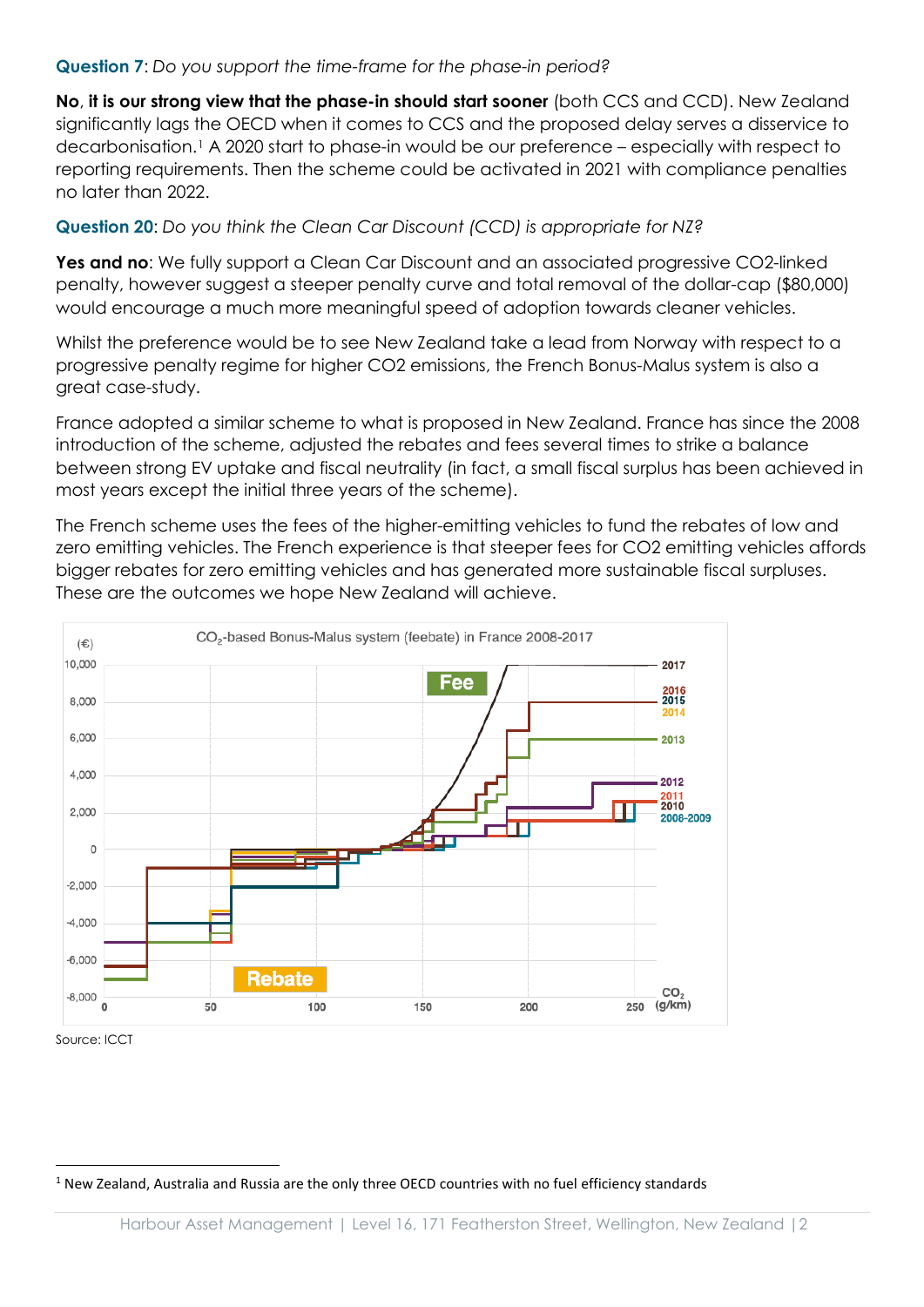

# Revenue and cost of France Malus-Bonus (feebate) system

Note: Rough calculation, does not take account of seperated bonus for hybrid vehicle from 2008 to 2014. 2017 budget balance is estimated based on 2016 fleet structure.

Source: ICCT

# **This brings us to our biggest concerns with the proposed CCD: the dollar cap and the delayed implementation.**

New Zealand is over-indexed in big ICE vehicle imports (SUVs and utes). These are the vehicles with the highest CO2 emissions (relative to smaller, more fuel-efficient vehicles) and the reality is that most of the alternative electric vehicles available in the next few years have a sticker price significantly in excess of \$80K.

Whilst the \$8,000 maximum discount in percentage terms gets relatively smaller as the sticker price increases, it will no doubt have a positive marginal impact on buyer intentions and help bridge the sticker price gap that puts most buyers off from buying these electric vehicles. Over time, cost parity will get closer between EVs and ICEs, but this is in our view, a **policy error** to carve out the highest polluting vehicles from the scheme in the guise of equality and fairness. If the true policy objective is carbon reduction, this proposal is at odds with intentions.

The delay of implementation is also likely to accelerate the imports of high-emitting vehicles to front-run the CO2 fees. Again, this is starkly at odds with an urgent desire to decarbonise the light vehicles fleet and will only make the problem linger for longer.

According to The Green Vehicle Guide (An Australian Government Initiative), popular larger personal vehicles in New Zealand, such as the Toyota Highlander 3.5 litre SUV emits over 200g CO2/km and popular ute Toyota Hilux emits 186-206g of CO2/km at combined use. Whilst ute alternatives are few at this stage, there is certainly increasing choice in the SUV space where pure electric vehicles are increasing.

We fear that the dollar cap, coupled with the delayed implementation, will perversely be the driver of increased demand for high emission vehicles.